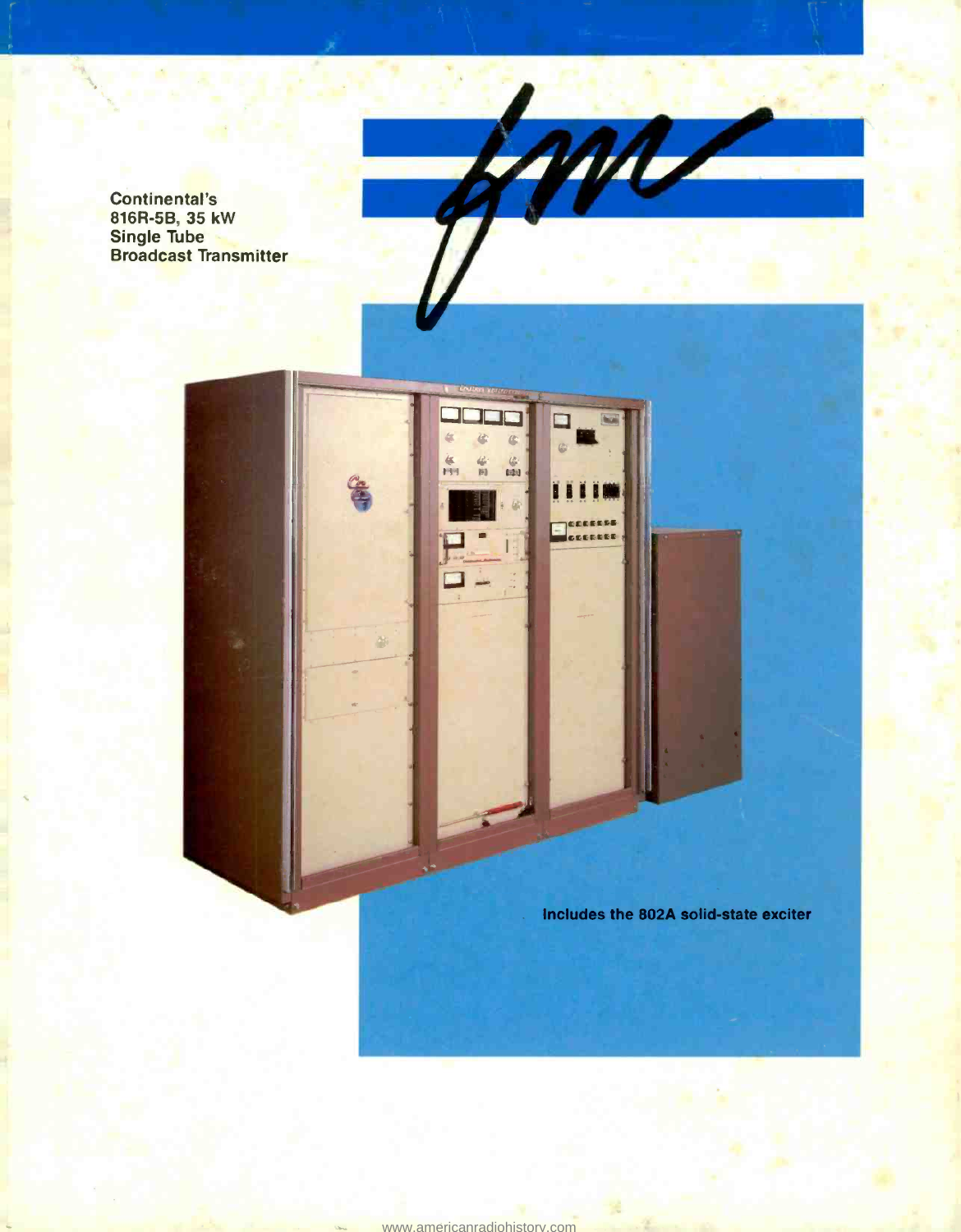#### Features

- SCR Power Control
- **Automatic RF Power Output Control**
- **Automatic SWR Circuit Protection**
- SWR Output Power Foldback
- Remote Control Interface
- True RMS Filament Power Regulation /Metering
- AC Power Failure Recycle **Two/Four Shot Automatic** Overload Recycle
- Grounded Screen Amplifier
- **Internal Diagnostics**

# Top Performance and Proven Design in High Power FM

Continental's 816R -5B 35 kW FM transmitter is a high performance, state-of-the-art transmitter that uses the 802A exciter to deliver a crisp, clean signal.

The transmitter is solid-state except for one 9019/YC130 tetrode power amplifier operating at Class C.

The 9019/YC130 tetrode was specially designed by EIMAC for Continental, to meet stringent FM service requirements at 35 kW.

The 816R-5B is the latest addition to Continental's popular 816R Series of 11, 21.5, 25 and 27.5 kW transmitters, but employs a newly designed cavity for the 9019/YC130 tetrode.

The harmonic filter is internally mounted, providing a 3-1/8" EIA flange for direct mounting to the transmission line.



LED status indicators



All exciter components are easily reached from the front of the transmitter. Exciter moves on tracks for easy access; shown here with top cover removed. 802A FM exciter, front view

Transmitter power may be adjusted to any level between 0 and 100% with minimal retuning, by using front panel controls.

If momentary power outages or overloads occur, special circuits protect the transmitter and will automatically restore it to operational status.

Two independent VSWR protection circuits automatically reduce transmitter power to a safe operating level whenever abnormal antenna mismatches occur. One circuit handles severe mismatches such as lightning strikes by interrupting the RF when reflected power reaches 10 %. The other circuit holds reflected power to a preset level during icing conditions, allowing power to be maintained at the highest safe level.

An exclusive "soft-start" circuit and low voltage controls are easy on the total system and limit current surges through the power supply components; this helps to minimize parts replacement.

Twenty-three different circuits or indicators are used to protect the transmitter and the control circuits are of the conventional 28 VDC design.

The meters and controls are strategically placed at or near eye level for easy reading and accurate adjustment. All components are easily accessible.

The wide, flat bandwidth is a result of the wideband quarter-wave cavity design which optimizes performance.

If a problem should occur, 27 LED indicators, 14 indicating fuseholders and six front panel circuit breakers assist in quickly isolating it.

The 816R -5B's control options offer operating flexibility. Its compact size and simple installation will get you air-ready with minimum time and cost.

The harmonic filter is contained within the transmitter cabinet.

The 816R-5B is self-contained in one cabinet except for the high voltage power supply which may be placed up to 20 feet away from the transmitter.

In keeping with the tradition of other Continental transmitters, the 816R-5B uses ruggedized components and is built to give many years of reliable service.



#### Solid-State Driver

Featured in this transmitter is a solid-state driver which increases reliability and decreases maintenance and complexity. This driver also offers greater bandwidth and self-protecting RF modules.

### The FM Exciter

Continental's 802A solid-state FM exciter offers broadcasters unmatched performance.

#### **State-of-the-Art Design**

Modular subassemblies are easily reached from the front of the exciter. The 802A will accept a composite baseband signal from a stereo generator, STL system or monaural audio and SCA programming.

## Refined Linearity

Exciter modulation performance surpasses the measurement capability of the most advanced test equipment.

## Digital Frequency Selection

Exciter generates its operating frequency with a digitally programmed, dual speed, phaselocked frequency synthesis system.

## 50 Watts Output Broadband Amplifier

The 802A is completely solid-state and needs no tuning adjustments other than selection of operating frequency. Power output is 50 watts into a 50 ohm load at all frequencies in the FM band.

### Automatic Power Level Control

Special circuit protects amplifier from any mismatched load, including open or short circuits. Automatic power control maintains output at any preset level from 5 to 50 watts.

## Sophisticated Styling

Front panel readouts present clear and accurate indication of system performance. Digital LED display indicates true peak level of modulating signal in 5% increments with an accuracy of better than  $±2%$ .

#### Modular Construction

Any subassembly within the exciter can be removed without removing the exciter from the transmitter, and without disturbing other exciter assemblies or components. The exciter is mounted on slides for easy access.



802A FM exciter, rear view

<www.americanradiohistory.com>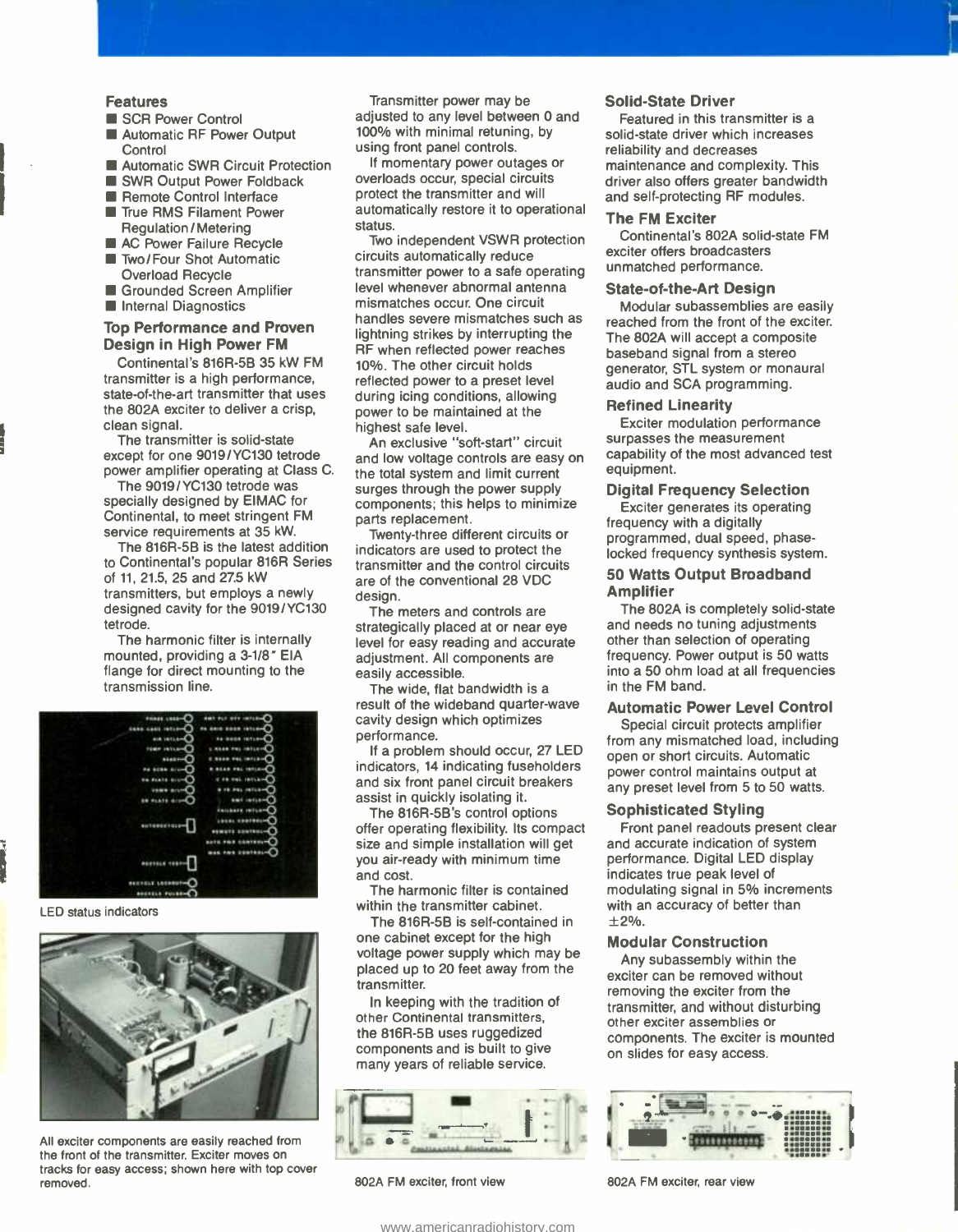$\mathbf{I}$ 





#### The Inside Story

1. Cabinet flushing blower. This powerful fan with washable air filter delivers approximately 850 cfm to maintain positive cabinet air pressure.

2. Harmonic filter. Fully contained inside cabinet for easy installation while reducing overall space requirements.

3. Air switch. Positioned for easy access. 4. Interlocks. Located at doors and access panels, interlocks automatically short out high voltage when opened.

5. Tuning & loading motors. These motors and connecting capacitor plates are the only moving parts in the PA. 6. SCR control. Three -phase control of the plate supply primary voltage with feedback that maintains constant forward power output with line voltage variations. Exclusive "soft start", which initially brings

up the transmitter gently.<br>7. PA blower. 1 hp PA exhaust blower moves 525 cfm of cooling air through PA tube to help extend tube life and reduce heat accumulation.

8. Remote control connectors.

Conveniently located for simple set-up of system.

9. Power wire. Either top or bottom entry is available; bottom entry shown here. 10. Tube cool-down timer. Continuous blower operation for up to 3 minutes after filaments are turned off.

11. Phase monitor. Detects phase loss, phase rotation, and low voltage. Provides protective shutdown of transmitter in event of ac mains problems.

12. Filament voltage regulator. Keeps constant filament voltage to PA tube to maximize tube life.

 $A =$  Control card

 $B =$  Control drive assembly

13. Indicator fuses & circuit breakers. Indicators glow brightly for fast troubleshooting.

14. 802A exciter.

15. True RMS iron vane meter & 200 amp ac mains circuit breaker. Meter gives readings on filament voltage and three ac voltage phases.

16. LED-equipped card cage. Twentyseven LEDs give a quick status readout of protection circuits and control modes. 17. Continuous readout meters. Shows plate current and voltage, output power. 18. DC multimeter. Eleven operating parameters at the turn of a dial. 19. PA exhaust stack temperature sensor. Redundant backup to airflow switch protects final stage if cooling air is lost or if over-dissipation occurs. 20. Wideband quarter-wave cavity. A proven design for maximum reliability. 21. Tuning & loading controls. Exclusive motorized system for easy adjustments. 22. Static drain choke. Bleeds off static buildup in transmission lines or antennas. 23. Driver plate adjustment. A single control tunes the driver plate.

24. Final amplifier. The 9019/YC130 tube uses lower filament power to save money. The grounded screen tetrode eliminates screen bypass capacitors and enhances stability.

25. Power supply. Plate transformer and rectifier are mounted in external cabinet which may be placed up to 20 feet away from transmitter.

26. Solid-state driver.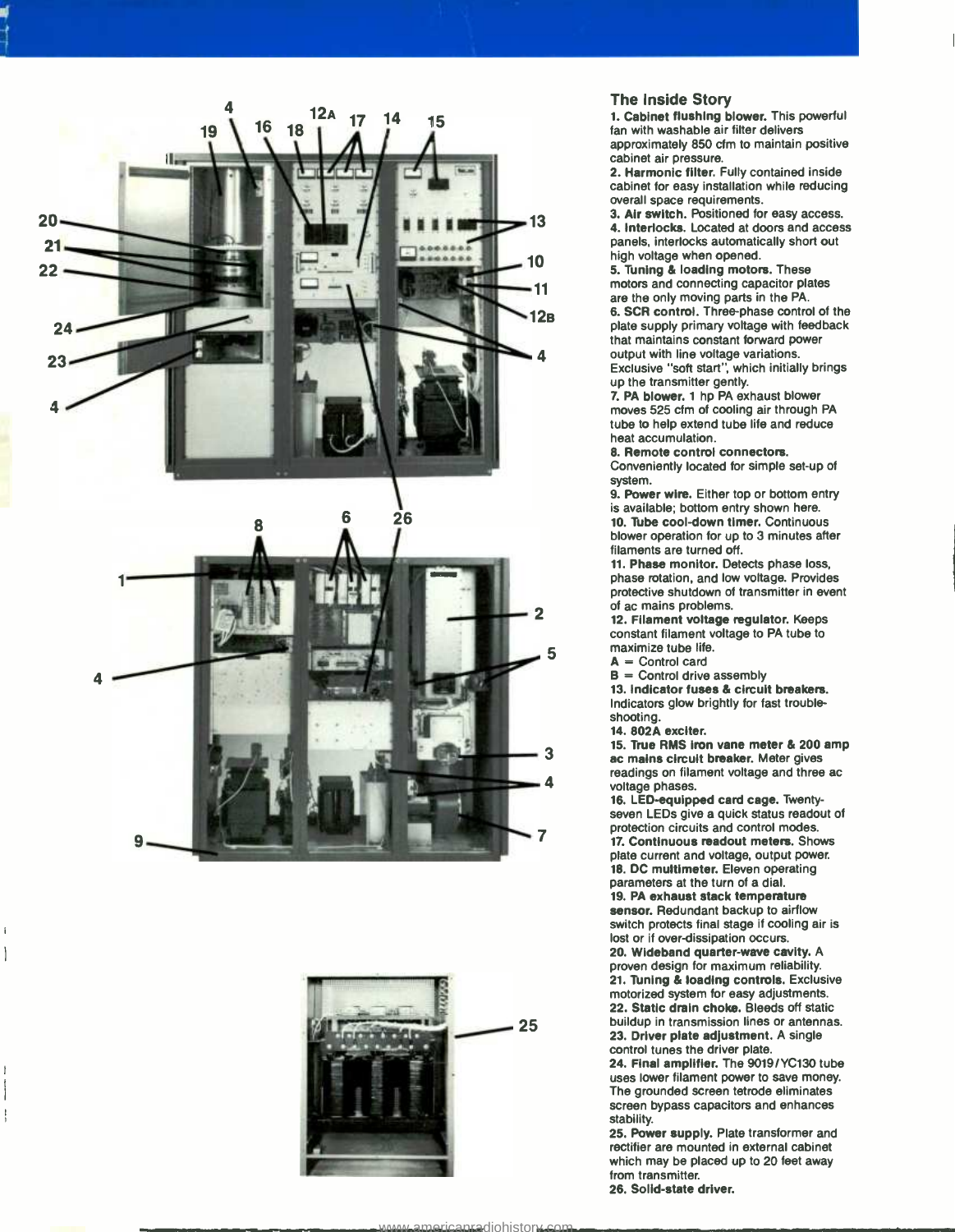#### **SPECIFICATIONS** using 802A solid-state exciter

#### **GENERAL**

Rated Power Output: 35 kW

Power Consumption: 54 kW, nominal Frequency Range:

- 88 to 108 MHz, in 10 kHz steps Frequency Control:
- Phase -locked loop frequency synthesis from high stability master oscillator

Frequency Stability:

 $+250$  Hz

- Output Impedance: 50 ohms
- Output Connector:
- 31/8" EIA flange

VSWR:

2:1, maximum

Modulation Type:

Direct carrier frequency modulation Modulation Capability:

±150 kHz deviation

Modulation Indication:

Digital LED display shows true peak level of modulated signal in 5% increments with accuracy better than ±2%

Exciter:

- Solid-state unit with variable output of 5 to 50 watts; self- contained harmonic filter
- RF Harmonic Attenuation:
- -80 dB, minimum Power Supply Rectifiers: Silicon

#### MONAURAL OPERATION

Audio Input Impedance:

- 600 ohms, balanced
- Audio Input Return Loss: 30 dB or better
- Audio Input Level:
- $+$  10 dBm (6.93 V peak-to-peak) at 600 ohms for ±75 kHz deviation
- Audio Frequency Response:

±0.5 dB; flat, 25, 50 or 75 microsecond pre -emphasis, 20 Hz to 15 kHz

Total Harmonic Distortion: 0.08% maximum; 20 Hz to 15 kHz (Measured with spectrum analyzer) Intermodulation Distortion:

0.08% or less, 60 Hz to 7 kHz, 4:1 ratio FM S/N Ratio (FM Noise):

75 dB minimum, below ±75 kHz deviation at 400 Hz, measured within a 20 Hz to 15 kHz bandwidth with 75 microsecond de-emphasis

# Continental's customer service is the industry's best!

Call anytime, day or night. Main offices: (214) 381 -7161 Engineering service: (214) 327-4533 Parts: (214) 327-4532

#### Asynchronous AM S/N Ratio (AM Noise): 55 dB RMS below carrier; reference

100% AM modulation, full power, with 75 microsecond de-emphasis, no FM modulation Synchronous AM S/N Ratio

# (Incidental AM Noise): 50 dB below carrier; reference: 100%

AM modulation, full power, with 75 microsecond de-emphasis, FM modulation ±75 kHz at 400 Hz

#### WIDEBAND OPERATION Composite Inputs:

Balanced, unbalanced, test

- Composite Input Impedance:
- 5,000 ohms, nominal Composite Input Level:

1.25 V RMS (3.54 V peak-to-peak) for ±75 kHz deviation

Composite Amplitude Response:  $\pm$ 0.1 dB, 20 Hz to 100 kHz

Composite Total Harmonic Distortion: 0.08% maximum

- Composite Intermodulation Distortion: 0.08% or less, 60 Hz to 7 kHz, 4:1 ratio Two SCA Inputs:
- Balanced or unbalanced
- SCA Input Impedance:
- 15,000 ohms, nominal

SCA Input Level: 1.25 V RMS for  $\pm$ 7.5 kHz deviation

SCA Amplitude Response:

±0.3 dB, 40 kHz to 100 kHz

# STEREO OPERATION

Most stereo performance parameters are determined primarily by the stereo generator used. The following parameters are influenced by the RF system, and<br>assume that a state-of-the-art stereo generator is used.

#### Stereo Separation:

50 dB minimum; 50 Hz to 15 kHz (60 dB or better, 400 Hz to 7.5 kHz typical) Total Harmonic Distortion:

0.08% maximum; 50 Hz to 15 kHz (Measured with spectrum analyzer)

Intermodulation Distortion: 0.08% maximum; 60 Hz to 7 kHz, 4:1 ratio

FM Noise:<br>-72 dB minimum, below ±75 kHz deviation at 400 Hz, measured within a 20 Hz to 15 kHz bandwidth with 75 microsecond de-emphasis Linear Crosstalk: - 55 dB

# SCA OPERATION

Most SCA performance parameters are determined primarily by the SCA generator used. The following parameters are influenced by the RF system, and assume that a state-of-the-art SCA generator is used.

# **varian** ®

continental electronics division

P.O. Box 270879 Dallas, Texas 75227 Telephone: 214-381-7161 Telex: 73-398 Fax: 214-381-4949



<www.americanradiohistory.com>

## Crosstalk, SCA to Main and Stereo

- (67 kHz and /or 92 kHz): -60 dB, SCA deviation 5 kHz; main 75 microsecond de-emphasis
- Crosstalk, Main and Stereo to SCA (67 kHz and /or 92 kHz):

- 50 dB, main and stereo 75 kHz deviation; SCA reference deviation, 5 kHz and 200 Hz modulation; SCA deemphasis, 150 microsecond

Crosstalk, SCA to SCA

(67 kHz and /or 92 kHz):

- 50 dB, SCA reference deviation; <sup>5</sup> kHz and 200 Hz modulation, 150 microsecond de-emphasis

### **ELECTRICAL**

Power Source:

200 to 250 VAC; 60 Hz, three -phase; available transformer taps are 200, 210, 220, 230, 240, 250 VAC; 50 Hz available on request

Permissible Line Voltage Variation: ±5% (each phase voltage variation;

within 5% of the average of all three phases)

Filament Regulator:

±1% of optimum

# OPERATING ENVIRONMENT

Altitude:

7,500 ft (2,286 m) standard; optional to 10,000 ft (3,048 m) with modification kit Ambient Temperature Range:

 $-20$  °C to  $+50$  °C ( $-4$  °F to  $+122$  °F) Relative Humidity:

0 to 95% MECHANICAL

# Transmitter:

69" (175 cm) H

- 72" (183 cm) W
- 28" (71 cm) D
- Weight:

1,657 lbs (752 kg) nominal

- External Plate Transformer:
	- 46" (117 cm) H
- 35" (89 cm) W

the transmitter

Printed in USA 2M 1188

- 24" (61 cm) D
- Weight:

901 lbs (409 kg) nominal Note:

External plate transformer can be located up to 20 ft (6.10 m) away from

All specifications are subject to change without notice.

1988 Varian, Continental Electronics Division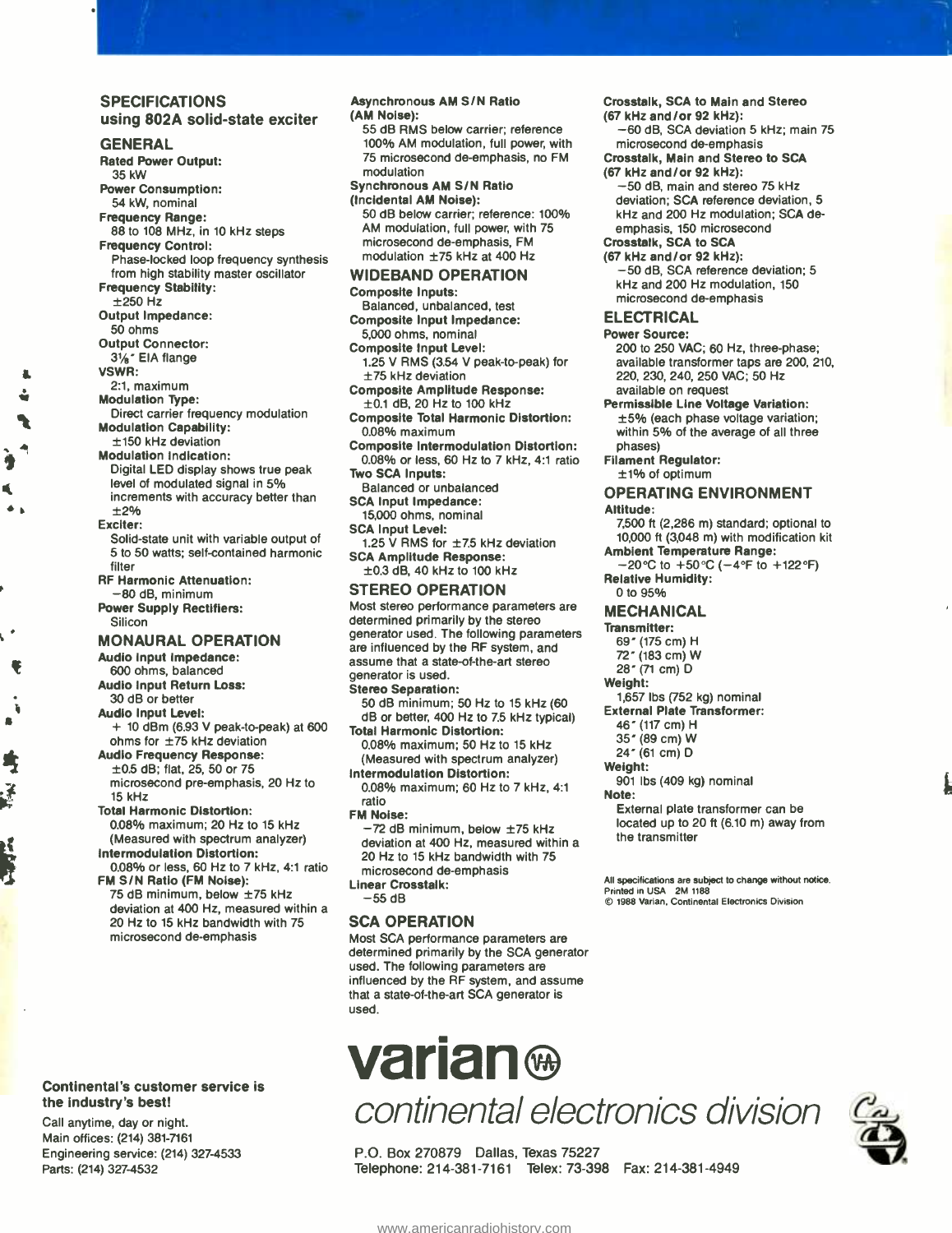Continental's 816R Series 21.5, 25 & 27.5 kW Broadcast Transmitters



Includes the 802A solid-state exciter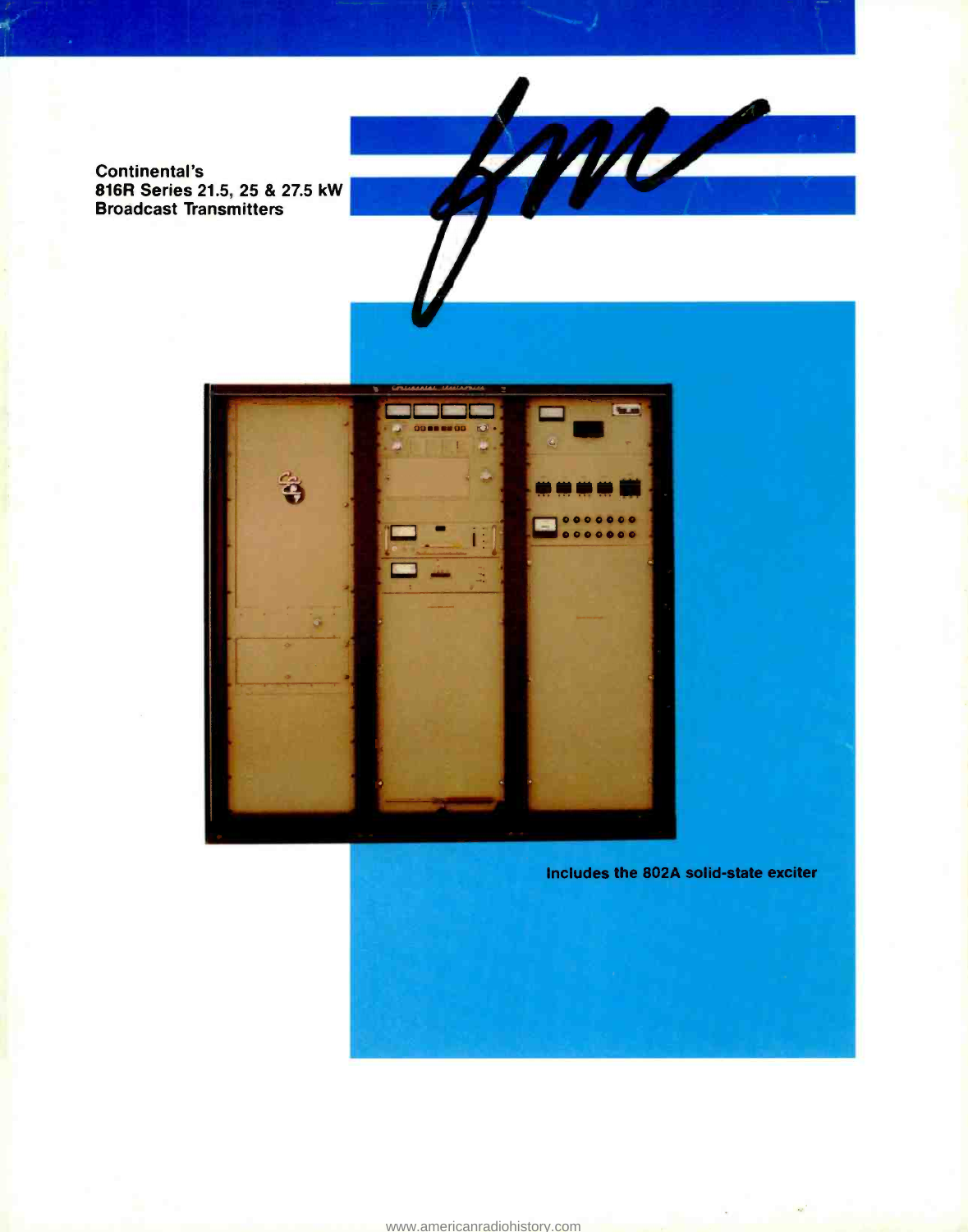|                     | <b>Windows And Inc.</b> | <b>C always be with</b>         |                      |
|---------------------|-------------------------|---------------------------------|----------------------|
|                     | -                       | <b>West Earth</b>               |                      |
| o                   | 44.446                  | $\Box$ - Holdert- what          | <b>Hann</b> Hot      |
| o<br><b>MARINER</b> |                         | o<br><b>Bridge of Little FM</b> | o                    |
|                     |                         | $\Omega$ doll and               | <b>Q</b> must remain |

#### LED status indicators



802A FM exciter, front view



802A FM exciter, rear view

# Top Performance and Proven Design in High Power FM

Continental's 21.5, 25 and 27.5 kW FM transmitters offer you high fidelity, low power consumption, low noise or distortion and excellent stereo separation.

Transmitter power may be adjusted to any level between 0 and 100%, with minimal retuning, using front panel controls.

If momentary power outages or overloads occur, special circuits protect the transmitter and will automatically restore it to operational status.

Two independent VSWR protection circuits automatically reduce transmitter power to a safe operating level whenever abnormal antenna mismatches occur. One circuit handles severe mismatches such as lightning strikes by interrupting the RF when reflected power reaches 10%. The other circuit holds reflected power to a preset level during severe icing conditions, allowing power to be maintained at the highest "safe" level.

- components; this helps to minimize  $\frac{1}{\sqrt{2}}$  a parts replacement. An exclusive "soft-start™" circuit and low voltage controls are easy on the total system and limit current surges through the power supply

Twenty-three different circuits or indicators are used to protect the transmitter and the control circuits are of the conventional 28 VDC design.

The meters and controls are strategically placed at or near eye level for easy reading and accurate adjustment. All components are easily accessible.

The wide, flat bandwidth is a result of the wideband quarter-wave cavity design which optimizes performance.

If a problem should occur, 27 LED indicators, 14 indicating fuseholders



All exciter components are easily reached from the front of the transmitter. Exciter moves on tracks for easy access; shown here with top cover removed.

and six front panel circuit breakers assist in quickly isolating it.

The 816R Series' control options offer operating flexibility. Its compact size and simple installation will get you air -ready with minimum time and cost.

#### Solid-State Driver

Featured in this transmitter is a solid-state driver which increases reliability and decreases maintenance and complexity. This driver also offers greater bandwidth and self-protecting RF modules.

### The FM Exciter

Continental's 802A solid -state FM exciter offers broadcasters unmatched performance.

## State-of-the-Art Design

Modular subassemblies are easily reached from front of exciter. The 802A will accept a composite baseband signal from a stereo generator, STL system or monaural audio and SCA programming.

## Refined Linearity

Exciter modulation performance surpasses the measurement capability of the most advanced test equipment.

# Digital Frequency Selection

Exciter generates its operating frequency with a digitally programmed, dual speed, phaselocked frequency synthesis system.

## 50 Watt Output Broadband Amplifier

The 802A is completely solid-state and needs no tuning adjustments other than selection of operating frequency. Power output is 50 watts into a 50 ohm load at all frequencies in the FM band.

# Automatic Power Level Control

A special circuit protects the amplifier from any mismatched load, including open or short circuits. Automatic power control maintains output at any preset level from 5 to 50 watts.

## Sophisticated Styling

Front panel readouts present clear and accurate indication of system performance. Digital LED display indicates true peak level of modulating signal in 5% increments with an accuracy of better than  $±2%$ .

# Modular Construction

Any subassembly within the exciter can be removed without removing the exciter from the transmitter, and without disturbing other exciter assemblies or components. The exciter is mounted on slides for easy access.

10

9-

8

 $20<sub>l</sub>$ 

24,

21-

 $22 -$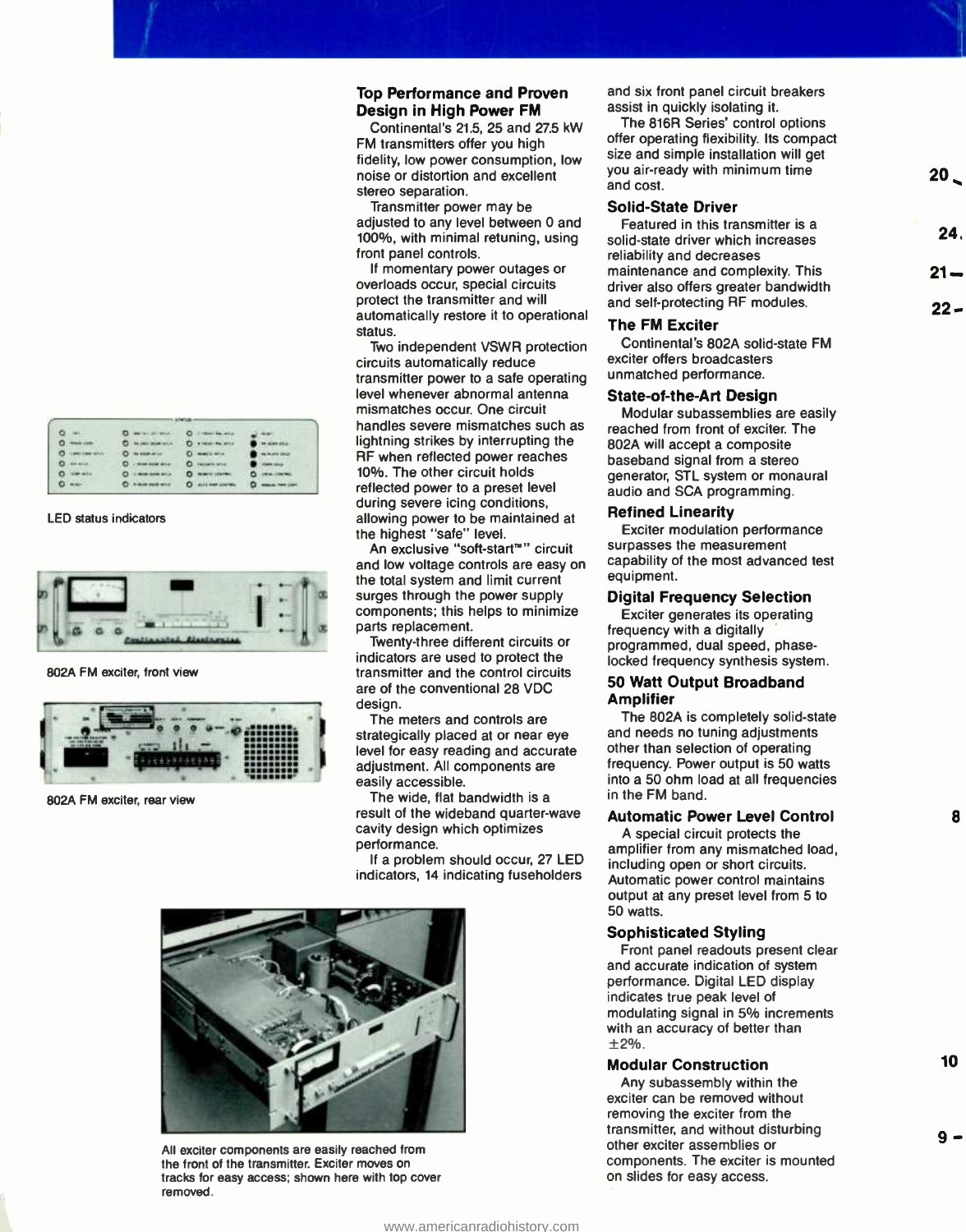



# The Inside Story

1. Cabinet flushing blower. This powerful fan with washable air filter delivers approximately 850 cfm to maintain positive cabinet air pressure.

2. Harmonic filter. Fully contained inside cabinet for easy installation while reducing overall space requirements.

3. Air switch. Positioned for easy access. 4. Interlocks. Located at doors and access panels, interlocks automatically short out high voltage when opened.

5. Tuning & loading motors. These motors and connecting capacitor plates are the only moving parts in the PA. They eliminate complicated chains and gears. 6. SCR control. Three -phase control of the plate supply primary voltage with feedback that maintains constant forward power output with line voltage variations. Exclusive "soft start" ", which initially brings up the transmitter gently.<br>7. PA blower. 1 hp PA exhaust blower

moves 525 cfm of cooling air through the PA tube. This helps extend tube life and reduces heat accumulation.

8. Remote control connectors. Conveniently located for simple set up. 9. Power wire. Either bottom or top entry is available: bottom entry shown here.

10. Power supply. A self-contained integral part of the transmitter.

11. Phase monitor. Detects phase loss, phase rotation. and low voltage. Provides protective shutdown of transmitter in event of ac mains problems.

12. Filament voltage regulator. Keeps constant filament voltage to the PA tube to maximize tube life.

A. Control card

B. Control drive assembly

13. Indicator fuses & circuit breakers. Indicators glow brightly for fast troubleshooting.

14. 802A exciter.

15. True RMS iron vane meter & 150 amp ac mains circuit breaker. Meter gives readings on each of the three ac voltage phases, as well as filament voltage. 16. LED-equipped card cage. Twentyseven LEDs give a quick status readout of the protection circuits and control modes. Remote control relays are also here for easy access.

17. Continuous readout meters. At a glance you'll know plate current, plate voltage and output power.

18. DC multimeter. Eleven operating parameters at the turn of a dial. 19. PA exhaust stack temperature

sensor. Redundant backup to the air flow switch protects the final stage if cooling air is lost or over -dissipation occurs.

20. Wideband quarter-wave cavity. A proven design for greater reliability. 21. Tuning & loading controls. Exclusive motorized system for easy adjustments. 22. Static drain choke. Bleeds off static build-up in transmission lines or antennas. 23. Driver plate adjustment. A single control tunes the driver plate.<br>24. Final amplifier. The 4CX15,000A tube

uses lower filament power to save money. The high plate dissipation rating and proven design give long life performance. A unique grounded screen tetrode design eliminates screen bypass capacitors and greatly enhances stability. 25. Solid-state driver.